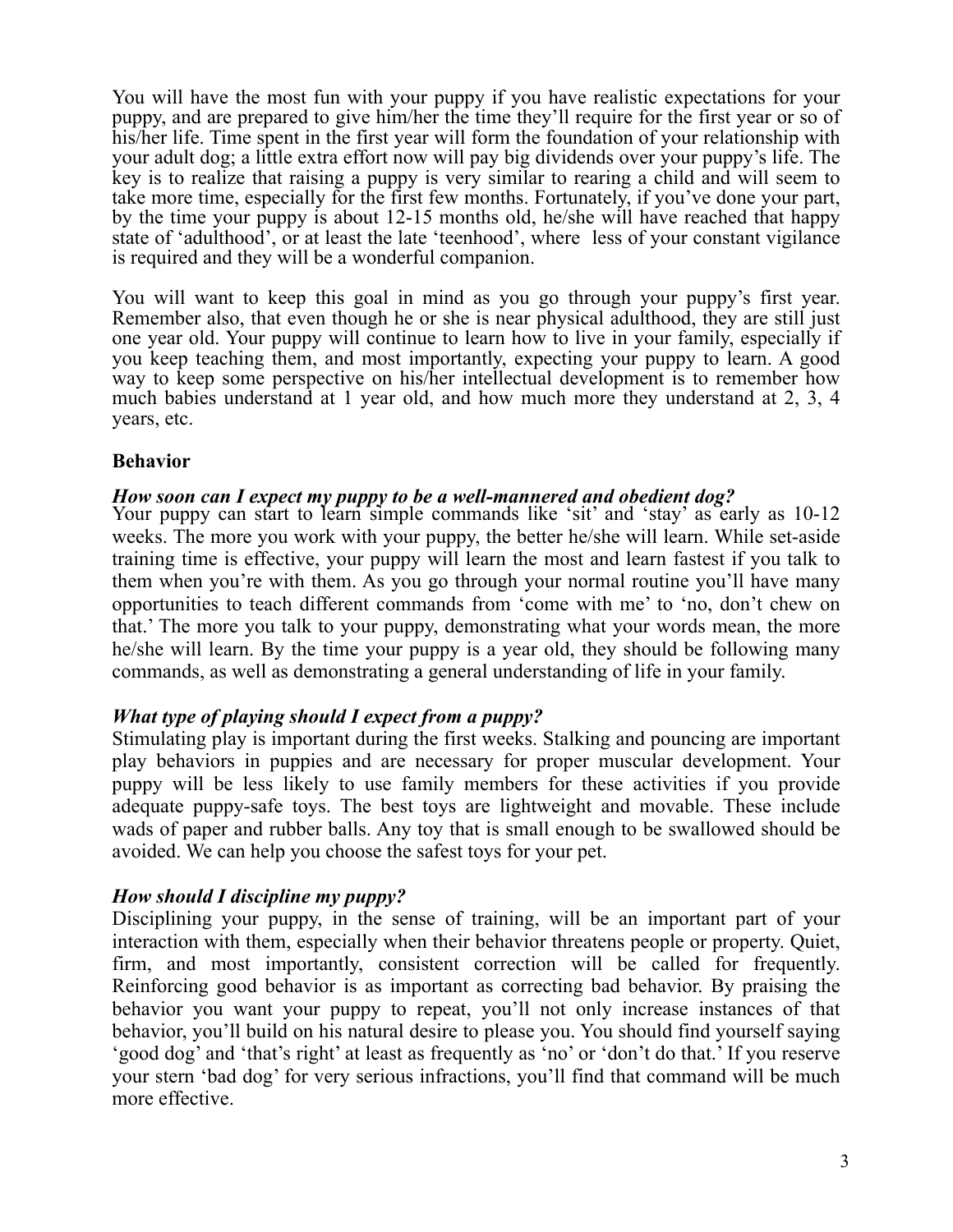When punishment is necessary, remote punishment is preferred. Remote punishment consists of using something that appears unconnected to the punisher to stop the problem behavior. Examples include using spray bottles or throwing objects in the direction of the puppy to startle (but not hit) them. Making loud noises, such as hand clapping, shaker cans, or horns can be intimidating enough to inhibit undesirable behavior. We recommend remote punishment because the puppy will associate punishment with the undesirable act and not with you. In all cases, harsh punishment should be avoided.

Another key to effective training is use of a crate or kennel.When you or another family member aren't able to supervise your puppy, the best place for him/her will be their crate. Your puppy won't be able to get into trouble if there's nothing with which to get into trouble.

# *How do I insure that my puppy is well socialized?*

The primary socialization period for dogs is between 4 and 12 weeks of age. During that time, the puppy is very impressionable and susceptible to social influences. If they have good experiences with men, women, children, cats, other dogs, etc., your puppy is likely to accept them throughout life. If the experiences are absent or unpleasant, your puppy may become apprehensive or adverse to any of them. Therefore, during the period of socialization, we encourage you to expose your dog to as many types of social events as possible with your FAMILY AND FRIENDS. We strongly recommend obedience classes for you and your pet, but make sure the class requires all pets to be current on all vaccinations. Don't take your puppy to places where pets with unknown health status have been such as pet stores, paw parks and public parks until after their 16 week vaccinations.

#### *We have young children. Is there anything special we should know?*

Growing up with a puppy can be a wonderful experience for children, but, as you might guess, there will be challenges. These can be managed if you remember that you now have one more 'toddler' than you have children. You'll need to teach both the children and the puppy to respect and play appropriately with each other. Depending on the ages of the puppy and your children, you may need to protect them from each other. Puppies can see the erratic actions of young children as an indication that they want to 'play,' or worse, that they are 'prey.' Serious injuries to your child can result from this and must be guarded against. Along the same lines, young children can have a hard time understanding how vulnerable a young puppy can be, and can easily injure the puppy or provoke defensive snapping with rough play and harsh handling. This will require vigilance and good judgment to decide at what point you can safely leave puppy and children 'alone' together. Until you are absolutely certain that it's safe, the best advice is to supervise all interaction with your children and your new puppy.

The most effective way to explain the situation to your children is to compare the puppy to a baby and explain that 'we must be very gentle with the new puppy, just like you would be with a new brother or sister.' By the same token, you must teach the puppy that your children are, like you, leaders of the pack and superior. One way this can be taught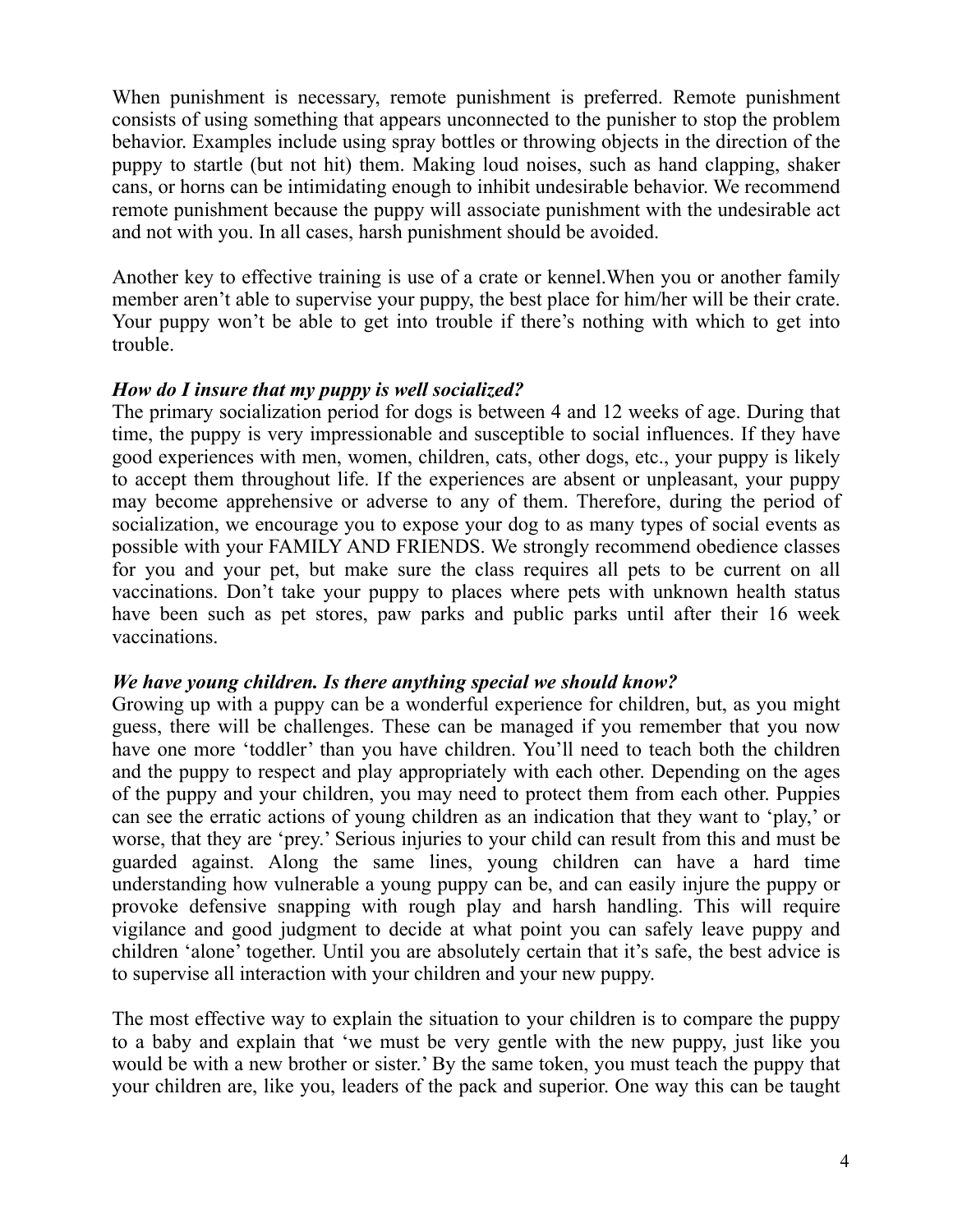is by helping your children teach the puppy commands then rewarding the puppy with treats only after successfully executing the command.

# *How do I housebreak my new puppy?*

Housebreaking should begin as soon as your puppy enters his/her new home. How long the training takes depends on both the puppy and you. Some pups learn sooner than others. Your dog wants to please you. But a puppy's memory is short, so your patience is important. A home with a poorly trained puppy is not a happy home for you or the puppy.

Many dog owners become frustrated by the task of teaching their puppies proper elimination habits. A crate can provide a solution to most house training problems. Crate training employs a pup's natural instinct not to soil their den or bed. By utilizing that instinct you can teach the puppy to hold their bladder or bowels instead of relieving themselves immediately. The pup learns that elimination opportunities occur on a schedule. The puppy's crate should be slightly larger than the puppy. If the crate is too large, the puppy may defecate or urinate on one side and lie on the other rather than go outside. Make sure the crate isn't too small and the puppy has enough room to stand up, turn around, and lie down. Enclose the crate in a small area such as a laundry room. Cover this area with newspapers for use at night or when your pup is left unsupervised.

A common housebreaking technique is creating a "scent post". A scent post is created when your puppy has an "accident." The problem becomes one of locating the scent post in the place you want it.

To create a scent post, leave a smear of stool from the last "accident" or wet paper on the clean paper in the place you want it, and coax or scoot the puppy to that area. The same is true of an outside scent post, but without the paper, in an out-of-the-way place in the yard. This will solve the "mine-field" problem.

The first thing in the morning, the puppy should be scooted to the scent post. This is so your puppy can learn the way to the door and the scent post. Let them sniff about. The moment he/she has relieved themselves IMMEDIATELY pat them on the head or reward with a treat and immediately bring him/her into the house. Do not let them play about. The toilet period and play period should be definitely separate in the puppy's routine.

The puppy should then be fed. In a short while the puppy will become uneasy and walk in circles sniffing at the floor. The puppy should then be scooted and coaxed to the scent post as quickly as possible.

This routine should be repeated every hour or two throughout the day, especially after meals and naps.

When the puppy is taken out to play, it is wise to leave the house by another door and avoid taking him near his scent post. Never play with your pup until after he/she has been taken out and has eliminated.